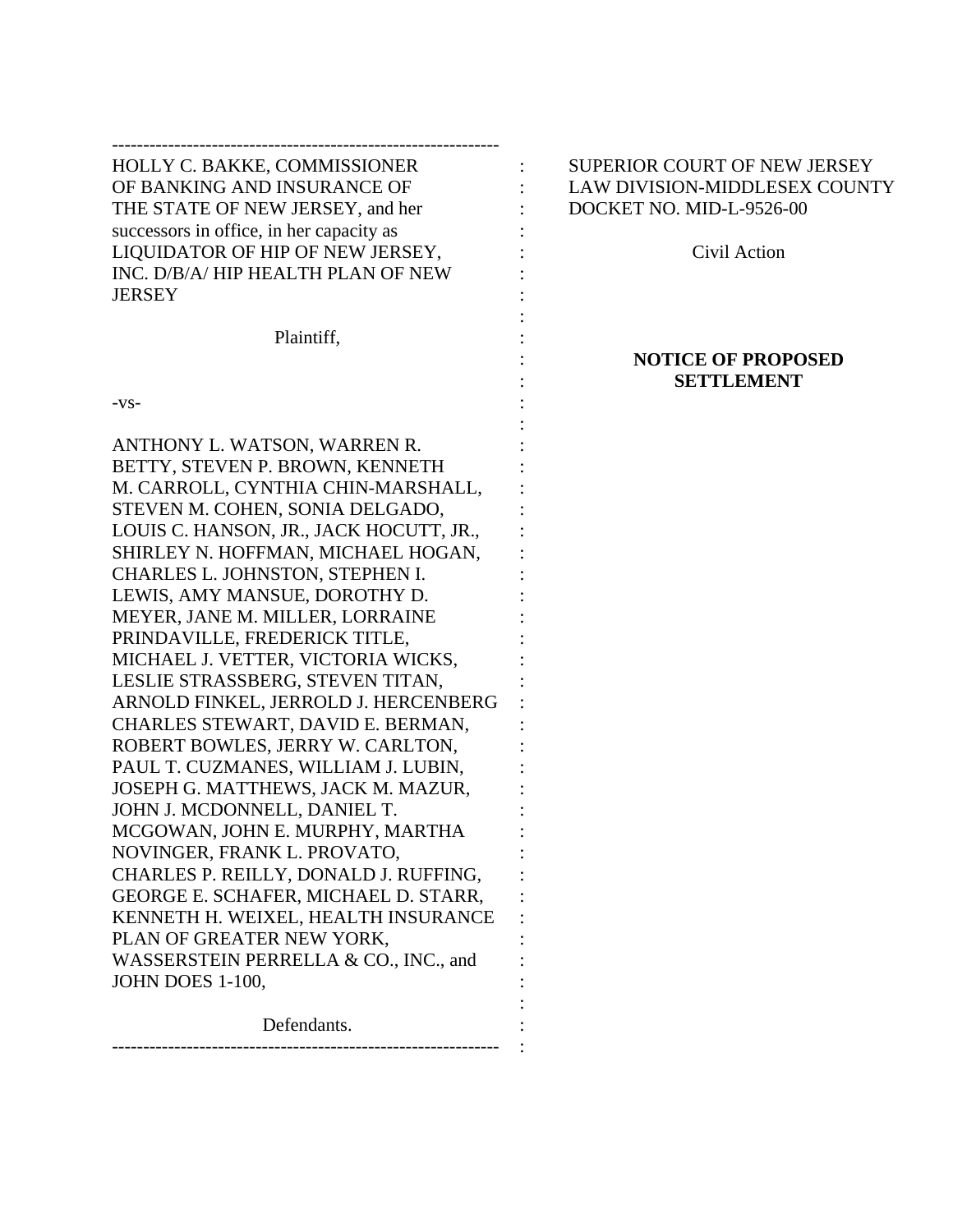## **TO: ALL PROVIDERS, MEMBERS, BENEFICIARIES, CLAIMANTS AND CREDITORS AND OTHERS INTERESTED IN THE LIQUIDATION OF HIP OF NEW JERSEY**

This Notice is given in accordance with the February 24, 2004 Order of the Honorable Ann G. McCormick, Judge of the Superior Court of New Jersey, Middlesex County, presiding over Bakke v. Watson et al., MID-L-9526-00, Superior Court of New Jersey, Law Division, Middlesex County (the "Commissioner's Action").

#### **HEARING TO APPROVE SETTLEMENTS**

The Court has scheduled a hearing for May 18, 2004, at 10:00 a.m., at the Superior Court of New Jersey, Middlesex County Courthouse, 1 JFK Square, New Brunswick, New Jersey. At that time, the Court will consider an application (i) to authorize Holly C. Bakke, the Commissioner of the New Jersey Department of Banking and Insurance, in her capacity as Liquidator of HIP of New Jersey, Inc. d/b/a HIP Health Plan of New Jersey ("HIP-NJ"), pursuant to the authority vested in her by order of the Superior Court of New Jersey, dated April 9, 1999 (the "Liquidation Order"), and pursuant to all powers, obligations and authority, expressed or implied, including those provided to the Liquidator under the provisions of the Life and Health Insurers Rehabilitation and Liquidation Act, N.J.S.A. 17B:32-31 et seq., to settle and dismiss with prejudice the Commissioner's Action; and (ii) to determine that the terms of the settlements described below are fair, reasonable and adequate, and in the best interest of HIP-NJ and its providers, members, beneficiaries, claimants and creditors and the people of the State of New Jersey.

### **THE PHP SETTLEMENT AGREEMENT**

The first settlement agreement (the "PHP Settlement Agreement") is with David E. Berman, Robert Bowles, Jerry Carlton, Paul Cuzmanes, Arnold Finkel, Jerrold Hercenberg, William Lubin, Joseph Mathews, Jack Mazur, John McDonnell, Martha Novinger, Anthony Picini, Frank Provato, Charles Reilly, Ben Rosenbaum III, Donald Ruffing, George E. Schafer, Michael Starr, and Kenneth Weixel (the "PHP Directors and Officers"), who are former officers and/or directors of PHP Healthcare Corporation ("PHP") and/or Pinnacle Health Enterprises, LLC ("PHE"). On November 19, 1998, PHP and PHE filed a voluntary petition for bankruptcy under Chapter 11 of the United States Bankruptcy Code, and PHE subsequently converted its Chapter 11 filing into a liquidation petition under Chapter 7 of the Bankruptcy Code. The PHP Settlement Agreement encompasses not only the named individual PHP Director and Officer defendants, but also the spouses, family members, relatives and heirs of each PHP Director and Officer defendant as well as PHP and its former and present directors, officers, employees, agents, insurers, controlling shareholders, attorneys, personal or legal representatives, predecessors, successors, parents, subsidiaries, divisions, joint ventures, and assigns, regardless of whether they have been named as defendants in the Commissioner's Action (collectively, the "PHP Settling Parties."). Specifically excluded from the PHP Settlement are certain subsidiaries of PHP which are defined as "Non-Released Subsidiaries" and which are set forth in Exhibit 2 to the PHP Settlement Agreement.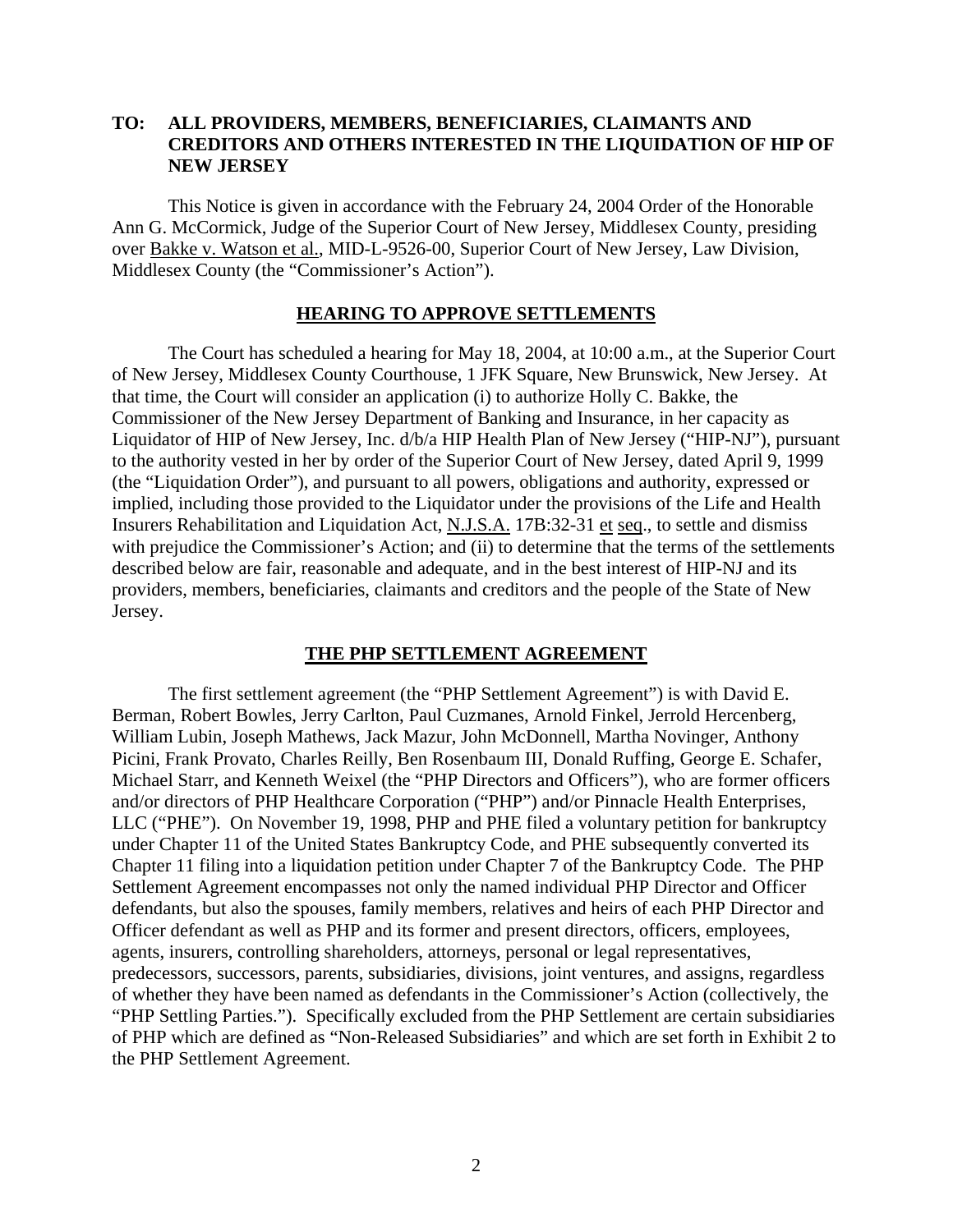#### **THE HIP SETTLEMENT AGREEMENT**

The second agreement (the "HIP Settlement Agreement") is with (1) Warren R. Betty, Jeffrey A. Brown as Executor of the Estate of Steven P. Brown, Kenneth M. Carroll, Cynthia Chin-Marshall, Steven M. Cohen, Sonia Delgado, Louis C. Hanson, Jr., Jack Hocutt, Jr., Shirley N. Hoffman, James Hogan, Charles L. Johnston, Stephen I. Lewis, Amy Mansue, Dorothy D. Meyer, Jane M. Miller, Lorraine Prindaville, Frederick Title, Michael J. Vetter, and Victoria Wicks, all of whom are former directors and officers of HIP-NJ ("HIP-NJ Directors and Officers"); (2) Health Insurance Plan of Greater New York ("HIP-NY"); (3) Anthony L. Watson, Leslie Strassberg, Daniel T. McGowan, and Steven Titan, all of whom are directors and officers of HIP-NY ("HIP-NY Directors and Officers"); (4) Dresdner Kleinwort Wasserstein, LLC f/k/a Wasserstein Perella & Co., Inc. (collectively "Wasserstein"); and (5) PricewaterhouseCoopers, LLP ("PwC"). The HIP Settlement Agreement encompasses not only the HIP-NJ Directors and Officers, HIP-NY, the HIP-NY Directors and Officers, Wasserstein, and PwC, but also each of their predecessors, successors, parents, subsidiaries, divisions, affiliates, joint venturers and assigns and their present and former directors, officers, members, partners, principals, employees, agents, insurers, shareholders, attorneys, personal and legal representatives, regardless of whether they have been named as defendants in the Commissioner's Action (collectively, with the PHP Settling Parties, the "Settling Parties").

The Court will consider an application for the entry of an Order and Final Judgment approving the respective PHP and HIP Settlement Agreements and dismissing the Commissioner's Action with prejudice and without costs as to all defendants in the Commissioner's Action, which Order would bar the assertion of any claims presently existing or arising in the future against any of the Settling Parties (as those entities are broadly defined above) that in any way arise out of, relate to, or are in connection with the Common Claims and Released Claims (as those terms are defined below), and the operations, business, insolvency, or liquidation of HIP-NJ.

## **THE ACTIONS**

### **A. The Commissioner's Action**

Pursuant to the authority conferred by the Liquidation Order and provisions of the Life and Health Insurers Rehabilitation and Liquidation Act, N.J.S.A. 17B:32-31 et seq., the Commissioner filed a complaint (the "Commissioner's Action") on November 20, 2000, on behalf of HIP-NJ and also on behalf of HIP-NJ's providers, members, beneficiaries, claimants, creditors, and the general public of the State of New Jersey, seeking damages stemming from the financial collapse and eventual liquidation of HIP-NJ. The Complaint in the Commissioner's Action has been amended twice to add new defendants and claims.The Commissioner's Action names as defendants (1) the PHP Directors and Officers, who were individual members of PHP's Board of Directors from 1997 to 1998; (2) the HIP-NJ Directors and Officers, who were individual members of the Board of Directors of HIP-NJ and officers who served HIP-NJ during 1997 to 1999; (3) the HIP-NY Directors and Officers, who were officers of HIP-NJ's parent company, HIP-NY, from 1997 to 1999; (4) HIP-NY; (5) Wasserstein, which provided financial advisory services in 1997 to HIP-NY and its affiliates and subsidiaries, including HIP-NJ; and (6) PwC, an accounting firm which provided auditing services to PHP in 1997. The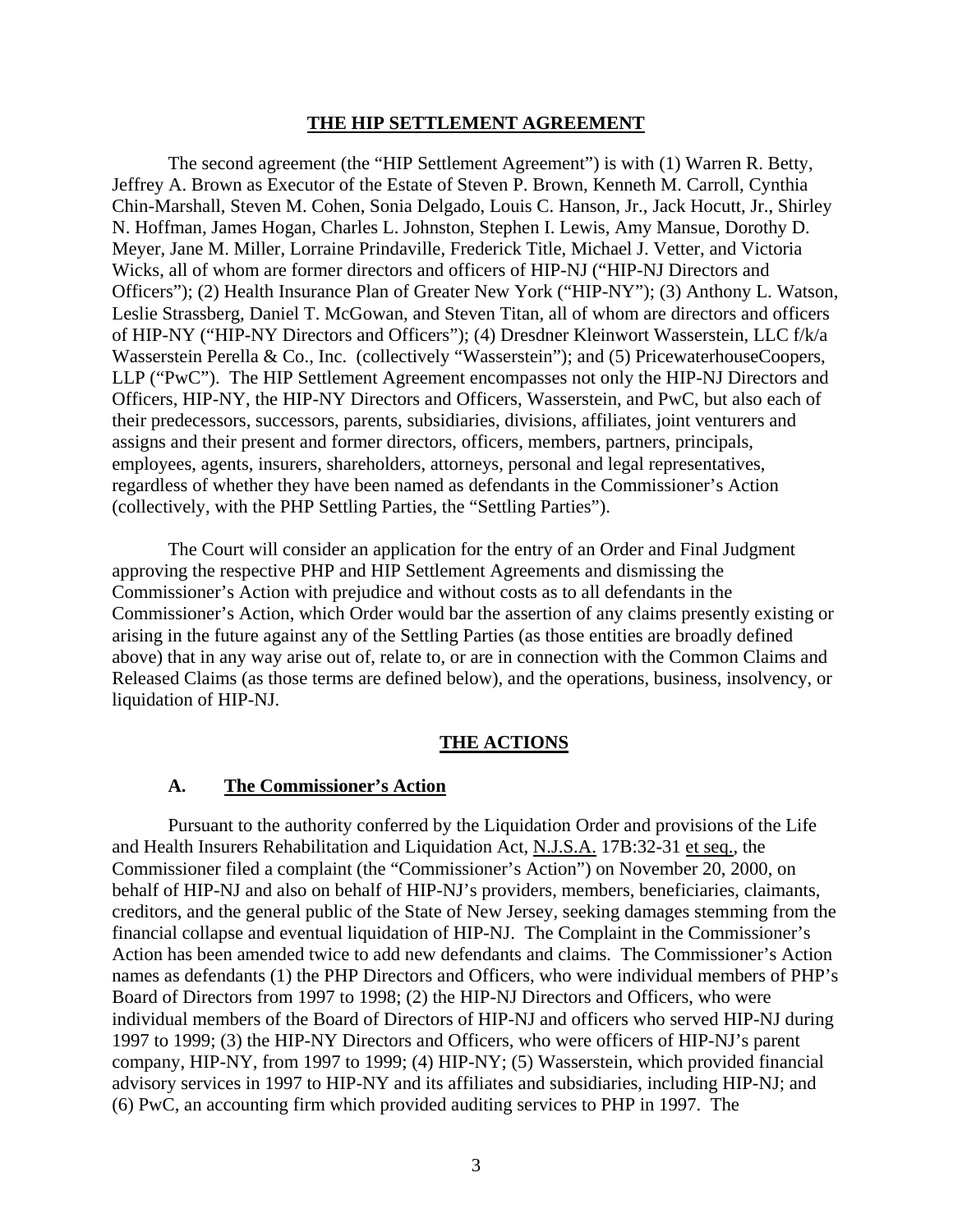Commissioner's Action sets forth claims of common law fraud, aiding and abetting fraud, misrepresentation, breach of fiduciary duty, breach of contract, negligence, gross negligence, and diversion.

## **B. The Doctors' and Hospitals' Action**

On March 3, 1999, a lawsuit was filed in the Superior Court of New Jersey, Law Division, Middlesex County entitled *Medical Society of New Jersey et al. v. Mazur et al.*, No. L-1963-99 (the "Doctors' Action"). The Doctors' Action was brought by the Medical Society of New Jersey against certain directors and officers of PHP, HIP-NJ, HIP-NY, as well as HIP-NY and its insurer on behalf of all of its physician members who rendered services to HIP-NJ members and insureds. On or about April 5, 1999, a similar lawsuit was filed in New Jersey Superior Court, Law Division, Middlesex County, entitled *Atlantic City Medical Center et al. v. Finkel et al.*, No. L-3422-99 on behalf of 57 hospitals and health care providers against various officers and directors of HIP-NJ, HIP-NY, PHP and PHE (the "Hospitals' Action"). The Doctors' and Hospitals' Actions were consolidated, and by order dated July 6, 1999, the Superior Court of New Jersey (Hon. Jack L. Lintner) stayed all proceedings in the Doctors' and Hospitals' Actions. As of the date of this Notice, the stay has not been lifted.

The PHP Directors and Officers, the HIP-NJ Directors and Officers, HIP-NY, the HIP-NY Directors and Officers, Wasserstein and PwC deny all of the Commissioner's claims and allegations of wrongdoing and deny any wrongdoing or liability arising in any way out of their roles with or relationship to HIP-NJ, and, more specifically deny any and all claims against them as alleged in the Commissioner's Action, the Doctors' Action and/or the Hospitals' Action.

Pursuant to statute and case law, the Commissioner has concluded that she alone has the exclusive authority to assert claims on behalf of, and common to, all HIP-NJ insureds, members, creditors and other parties in interest. See In re Integrity Insurance Co., 240 N.J. Super. 480, 496 (App. Div. 1990); N.J.S.A. 17:30C-4, -15, 17B:32-50(a)(l5). Accordingly, the Commissioner has further concluded that all actions common to all HIP-NJ insureds, members, creditors and other parties in interest arising out of the liquidation of HIP-NJ, including all claims asserted in the Doctors' and Hospitals' Actions, are preempted by the filing of the Commissioner's Action. Notwithstanding the Commissioner's conclusion, to avoid further litigation and to permit the HIP and PHP Settlements to proceed (which is in the best interest of HIP-NJ, its providers, members, beneficiaries, claimants, and creditors, and the people of the State of New Jersey), the Commissioner has agreed to make the payments described below in settlement of the Hospitals' Action and the Doctors' Action.

# **THE PHP AND HIP SETTLEMENT AGREEMENTS**

On February 23, 2004, the parties submitted to the Court the proposed PHP and HIP Settlement Agreements. Both Settlement Agreements contemplate the dismissal with prejudice of the Commissioner's Action and the Doctors' and Hospitals' Actions as well as the entry of an order ("Bar Order") precluding, permanently barring, and enjoining any person or entity from instituting, commencing, or prosecuting, directly, indirectly, representatively, derivatively or in any other capacity, any claim (a) against any of the Settling Parties (the PHP Directors and Officers, PHP, PHE, the HIP-NJ Directors and Officers, HIP-NY, the HIP-NY Directors and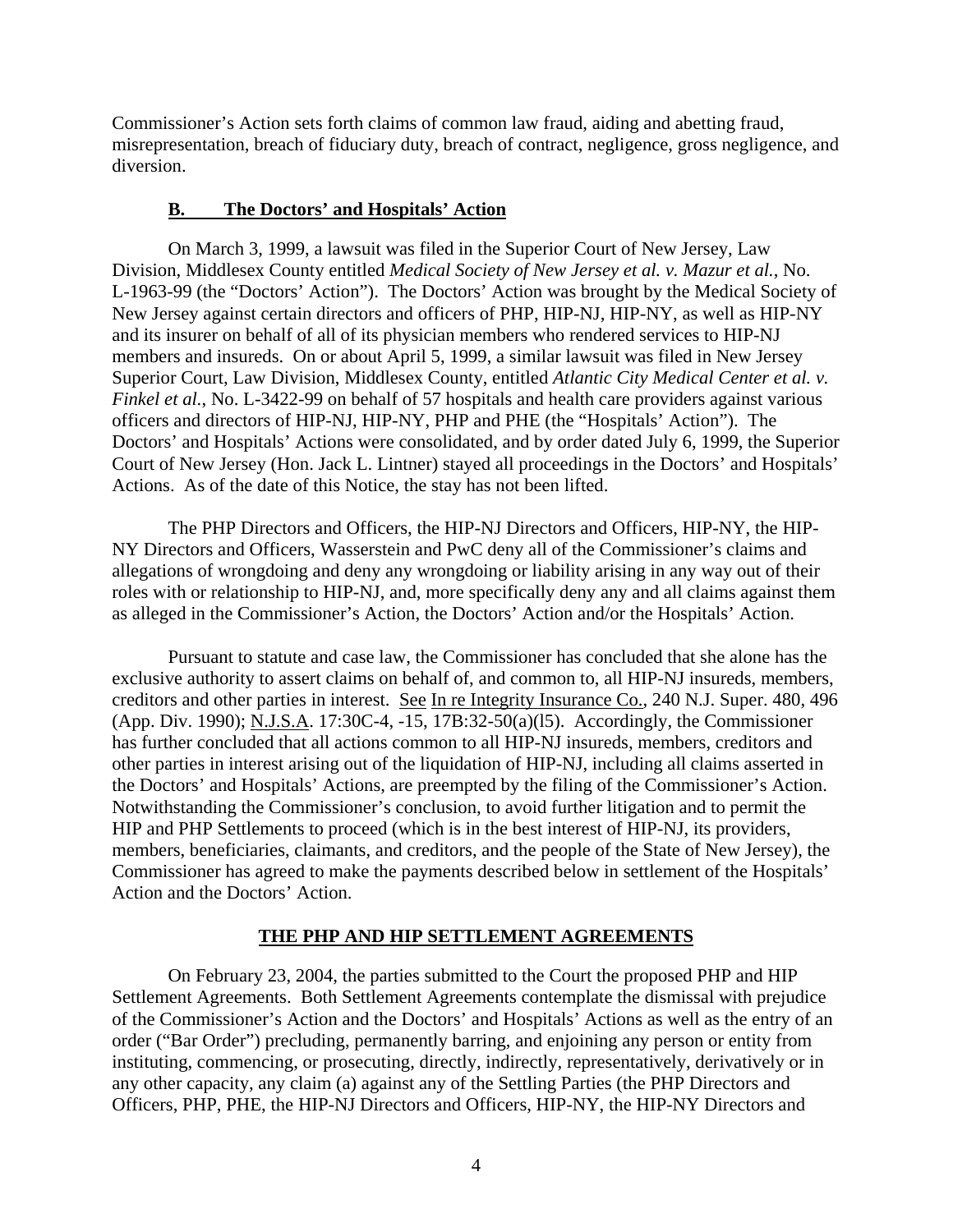Officers, Wasserstein, and PwC, as broadly defined above) that in any way arises out of or relates to the operations of HIP-NJ or the allegations underlying the facts, events, transactions, or activities set forth in the Commissioner's Action; or (b) that in any way arises out of or relates to the operations, insolvency, rehabilitation and liquidation of HIP-NJ ((a) and (b) are collectively referred to as the "Common Claims").

Both Settlement Agreements also provide that the Commissioner will release any and all claims and causes of action, of every nature and description whatsoever, including both known claims and unknown claims, that have been or could have been asserted or may be asserted in the future, by the Commissioner, or by any persons or governmental agency of the State of New Jersey on whose behalf the Commissioner represents, including any claims asserted by the Commissioner in a representative capacity on behalf of the former providers, members, beneficiaries and creditors of HIP-NJ, against any of the Settling Parties, which arise out of or relate in any way to the allegations, transactions, facts, events, or representations set forth, alleged, or referred to in the Commissioner's Action (the "Released Claims").

The PHP and HIP Settlement Agreements also provide, among other things, for the payment of certain funds to the Estate of HIP-NJ in Liquidation on behalf of all HIP-NJ members, creditors and other parties in interest, as well as the exchange of releases among the parties to the Commissioner's Action upon the satisfaction of various conditions precedent, including the entry of a final and unappealable Order in the Commissioner's Action: (1) authorizing the Commissioner to enter into and carry out the PHP and HIP Settlement Agreements; (2) dismissing the Commissioner's Action with prejudice and without costs; and (3) barring the assertion of any claims against any of the Settling Parties that in any way arise out of, relate to, or are in connection with the Common Claims and/or Released Claims.

## **THE SETTLEMENT FUNDS**

The PHP Settlement Agreement calls for payment in the amount of \$3 million on behalf of the PHP Directors and Officers (paid consistent with the terms of a National Union Fire Insurance Company of Pittsburgh, Pennsylvania ("National Union") Executive Liability and Indemnification Policy No. 856-06-09 and any other applicable Court Order) from National Union, carrier for the director and officer liability insurance policy held by PHP (the "PHP Settlement Proceeds"). The PHP Settlement Proceeds will be reduced by \$180,000.00 -- \$90,000.00 of which will be paid to resolve, dismiss and fully compromise the claims asserted by plaintiffs in the Hospitals' Action, and \$90,000.00 of which will be paid to resolve, dismiss and fully compromise the claims asserted by plaintiffs in the Doctors' Action.

The HIP Settlement Agreement calls for, among other things, payment in the aggregate amount of \$29 million from HIP-NY, the HIP-NJ Directors and Officers, the HIP-NY Directors and Officers, Wasserstein and PwC (the "HIP Settlement Proceeds"). The HIP Settlement Agreement also provides that the Commissioner will transfer to HIP-NY and/or its assigns whatever rights, title and interests it may have in the trademarks, tradenames and domain names of HIP-NJ, including, but not limited to, HIP-NJ, Rutgers Community Health Plan, HIP Rutgers Health Plan, HIP/Rutgers Prime, and HIPUSA.com.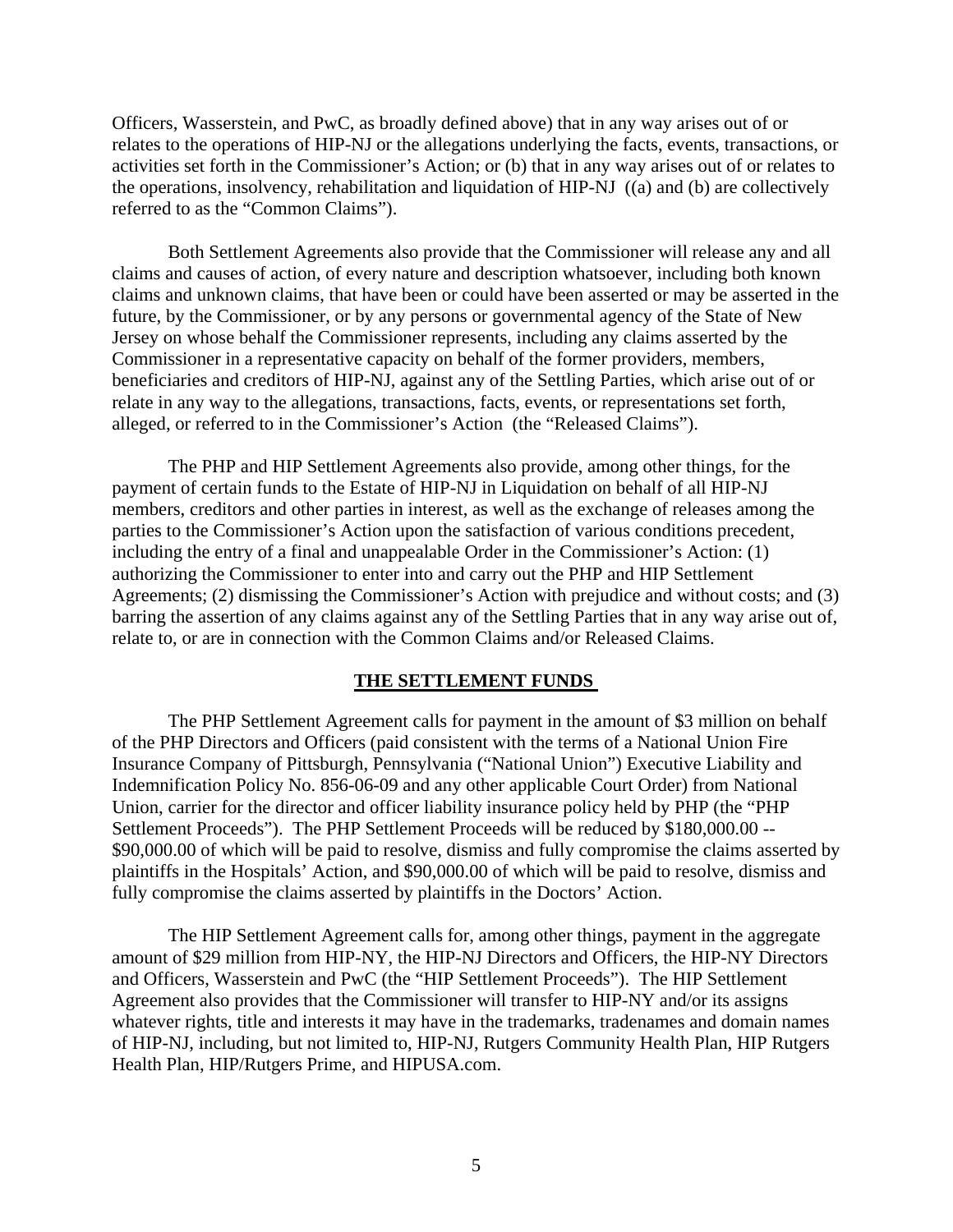It is a condition precedent to the HIP Settlement that the Hospitals' Action and the Doctors' Action are dismissed with prejudice. Simultaneously with these settlements, the Commissioner has agreed that, if the HIP Settlement is approved by the Court, the HIP Settlement Proceeds will be reduced by \$1,000,000.00 -- \$500,000.00 of which will be paid to resolve, dismiss and fully compromise the claims asserted by plaintiffs in the Hospitals' Action, and \$500,000.00 of which will be paid to resolve, dismiss and fully compromise the claims asserted by plaintiffs in the Doctors' Action.

It is anticipated that, net of all deductions, the PHP and HIP Settlement Proceeds will total approximately \$30,820,000 million, which shall be disbursed to the General Account of HIP-NJ in Liquidation for eventual distribution in accordance with the relevant provision of the Life and Health Insurers Rehabilitation and Liquidation Act, N.J.S.A. 17B:32-71. After thorough examination, the Commissioner has determined that the PHP and HIP Settlement Agreements are fair, reasonable and adequate, and in the best interests of HIP-NJ and its providers, members, beneficiaries, claimants and creditors and the people of the State of New Jersey.

### **THE BAR ORDER**

Upon the Court's preliminary approval of the PHP and HIP Settlement Agreements, the parties have asked the Court to consider an application for the entry of a Bar Order, barring, extinguishing and discharging any and all past, present and future Common Claims and Released Claims (as defined above), however denominated, whether known or unknown, of any person or entity against any of the parties to the Commissioner's Action (including their predecessors, successors, parents, subsidiaries, divisions, joint ventures, and assigns and their former and current directors, officers, employees, partners, principals, agents, insurers, co-insurers, reinsurers, controlling shareholders, attorneys, personal or legal representatives, regardless of whether they have been named as defendants in the Commissioner's Action) that in any way arise out of, relate to, or are in connection with the operations, business, insolvency, or liquidation of HIP-NJ, or any of the facts, events, transactions, or activities set forth in the Commissioner's Action. The intent of the application is to obtain an order barring, extinguishing and discharging all future actions that may arise out of, relate to, or are in connection with the Common and/or Released Claims.

Any person or entity who may wish to contend that its relationship with HIP-NJ was formed, continued, or affected in any manner by any act or omission (whether intentional, negligent or otherwise) chargeable to any party in the Commissioner's Action, or that any party may be liable to it for any other reason, should appear at the hearing to present its position since, upon approval of the proposed Settlements, any Common or Released Claims asserted by that person or entity will be forever barred. Furthermore, all recipients of this Notice should recognize that the Commissioner will contend that any present or future claim that the recipient may wish to assert is barred as a Common or Released Claim within the meaning of In re Integrity Insurance Co., 240 N.J. Super. 480 (App. Div. 1990), N.J.S.A. 17:30C-4-15, 17B:32- 50(a)(15), and/or any opinion or Order of this Court.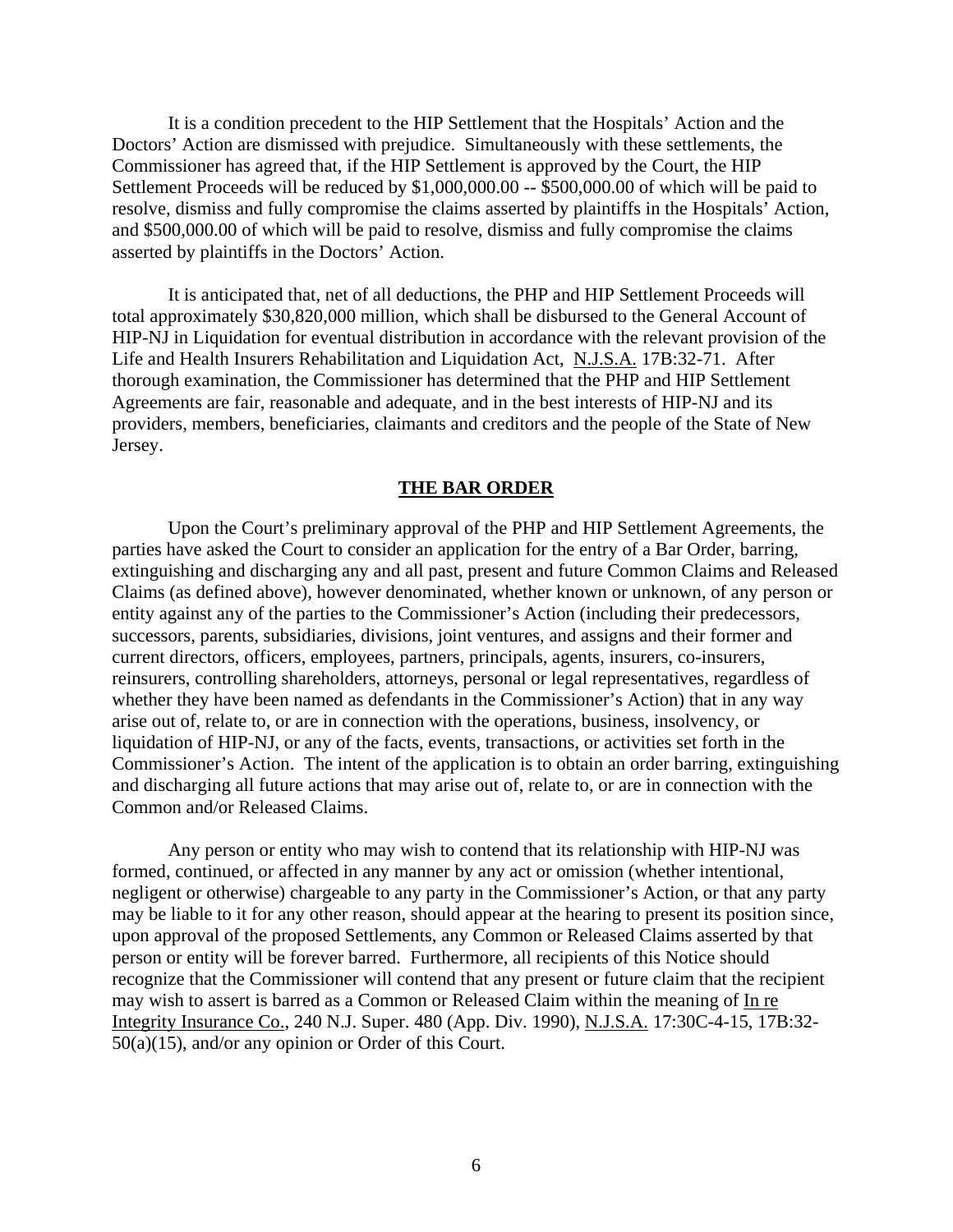#### **PURPOSE OF THE NOTICE**

This Notice is given to you because your rights may be affected by the PHP and HIP Settlement Agreements and the proposed Bar Order. This Notice should not be interpreted as an expression of any opinion by any court concerning the merits of the Commissioner's Action, the advisability of the respective PHP and HIP Settlement Agreements, or the appropriateness of the proposed Bar Order. This Notice is to advise you of the pendency of the Commissioner's Action, the proposed PHP and HIP Settlement Agreements, and the proposed Bar Order so that you may decide what steps to take in order to protect whatever rights you may have with respect to any of the subject matters of this Notice. However, receipt of this Notice does not necessarily mean that you have a present claim or will have a future claim against HIP-NJ or any party to the Commissioner's Action. Neither the PHP Settlement Agreement nor the HIP Settlement Agreement nor the Bar Order shall act to bar or compromise any Proof of Claim filed by a claimant in any administrative proceeding against HIP-NJ in Liquidation or shall in any way affect the determination or adjudication of such Proof of Claim.

Although the determination of the fairness and adequacy of the PHP and HIP Settlement Agreements will be heard by the Court at the same time, they will be presented for separate consideration by the Court and the approval of either one is not a condition of the other.

Anyone may request a copy of the Commissioner's application to approve the PHP and HIP Settlement Agreements through either one of the following means: 1) submitting a request in writing to Deputy Liquidator, HIP of New Jersey in Liquidation, 825 Georges Road, New Brunswick, New Jersey 08902 or 2) transmitting the request to the Deputy Liquidator by facsimile at (732) 296-9647. When requesting copies of documents, please specify whether you would like copies of the entire application or just the proposed PHP or HIP Settlement Agreements. Please supply your name, full address, and telephone number where you may be reached Monday through Friday during regular business hours.

**If you propose to take any position in the hearing, you must file, in writing, a statement of position with the Honorable Ann G. McCormick, J.S.C., Superior Court of New Jersey, Law Division, Middlesex County Courthouse, 1 JFK Square, P.O. Box 2690, New Brunswick, New Jersey 08903-0964. A copy of your statement of position must also be delivered simultaneously to:**

> **Steven S. Radin, Esq. Sills Cummis Epstein & Gross, P.C. One Riverfront Plaza Newark, New Jersey, 07102-4500 Special Counsel to the Liquidator**

**Emerald Erickson Kuepper, Esq., D.A.G. Department of Law and Public Safety R.J. Hughes Justice Complex P.O. Box 117 Trenton, New Jersey 08625 Counsel to the Liquidator**